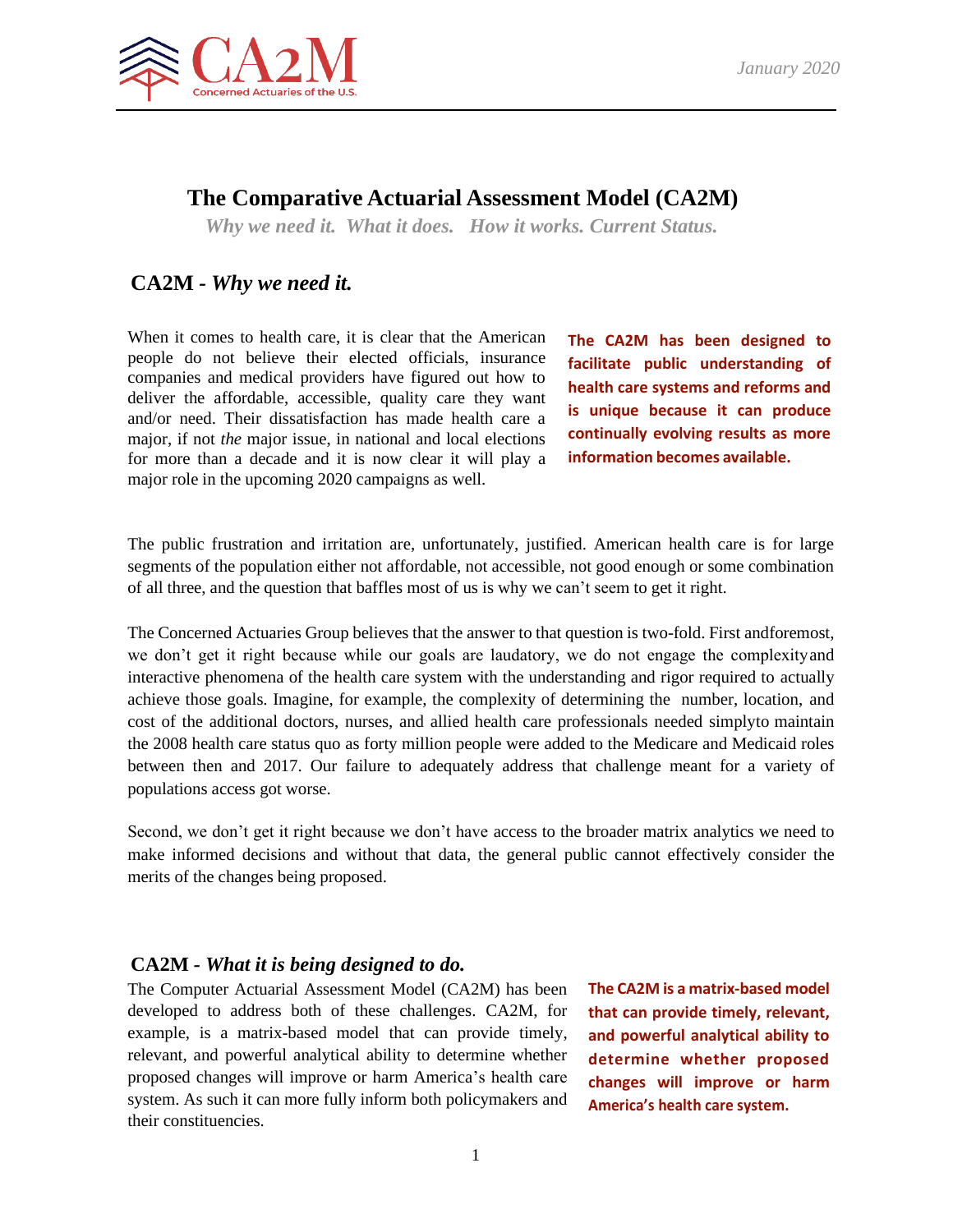It is important to note that the Concerned Actuaries Group is dedicated to enhancing public and policymaker ability to understand, evaluate and interact more effectively with decisions affecting the American healthcare system. The CA2M is a developmental tool intended to help policymakers and their constituents determine whether or not the changes being proposed might actually achieve their stated objectives and whether or not there might be unintended consequences attached to such changes. To that end, the model output highlights both the magnitude and duration of positive and negative consequences and challenges advocates to address questions that experience tells us need to be asked. For example, had the CA2M been available in 2008 to provide such information, the following questions could have been raised (and possibly addressed) at that time, including:

- Won't rising costs force the government to further discount payments?
- Won't deeper discounts lead to cost-shifting to the private sector? And, won't that in turn eventually lead to rising out-of-pocket expenses for consumers?
- Won't increased urban demand for care result in shortages in rural areas?
- What happens in terms of costs and sustainability if population health status deteriorates at a faster rate?

While a work-in-progress, CA2M provides a strong framework to facilitate much more responsible consideration of health policy. Using this model to illustrate the broader impact of a given policy proposal should lead directly to an expectation that the public dialog expand beyond talking points.

### **CA2M** *- How it works.*

The CA2M's key features include:

- I. an analytical matrix designed to provide the most holistic assessment currently available of how proposed changes to the American healthcare system might affect the system and the people who depend upon it. The matrix includes:
	- a. an "X" axis that recognizes key market signals we believe reflect the areas of major activities and outcomes currently operating in the American healthcare system, including cost, coverage, access, health status, the economy, and sustainability;

**The CA2M isstructured around three sets of components, including: 1) the health care and non-health care components included in the CA2M; 2) the factors affecting and being affected by human interaction with the system; and, 3) the projection process combining all of the model components and behavioral items.**

b. a "Y" axis that we believe recognizes all current service

access platforms in the American healthcare system, including large group, small group, individual, Medicaid acute, Medicaid disabled, uninsured, Medicare, and an "other" category;

- c. a database that contains detailed, reliable, accessible information and expert opinion on eleven critical variables that inform the assessment of interactive impact in each of the 48 intersections identified in the matrix, including population factors, cost estimates, risk market factors, demographics, and utilization, health status, market costs, benefits, availability of providers, revenues and expenditures, and GDP.
- II. an output capacity designed to identify for policymakers, opinion leaders, the news media, and the general public the ripple effect of proposed actions and provide these same audiences with a mechanism that helps them understand in which areas the proposed changes need more work. The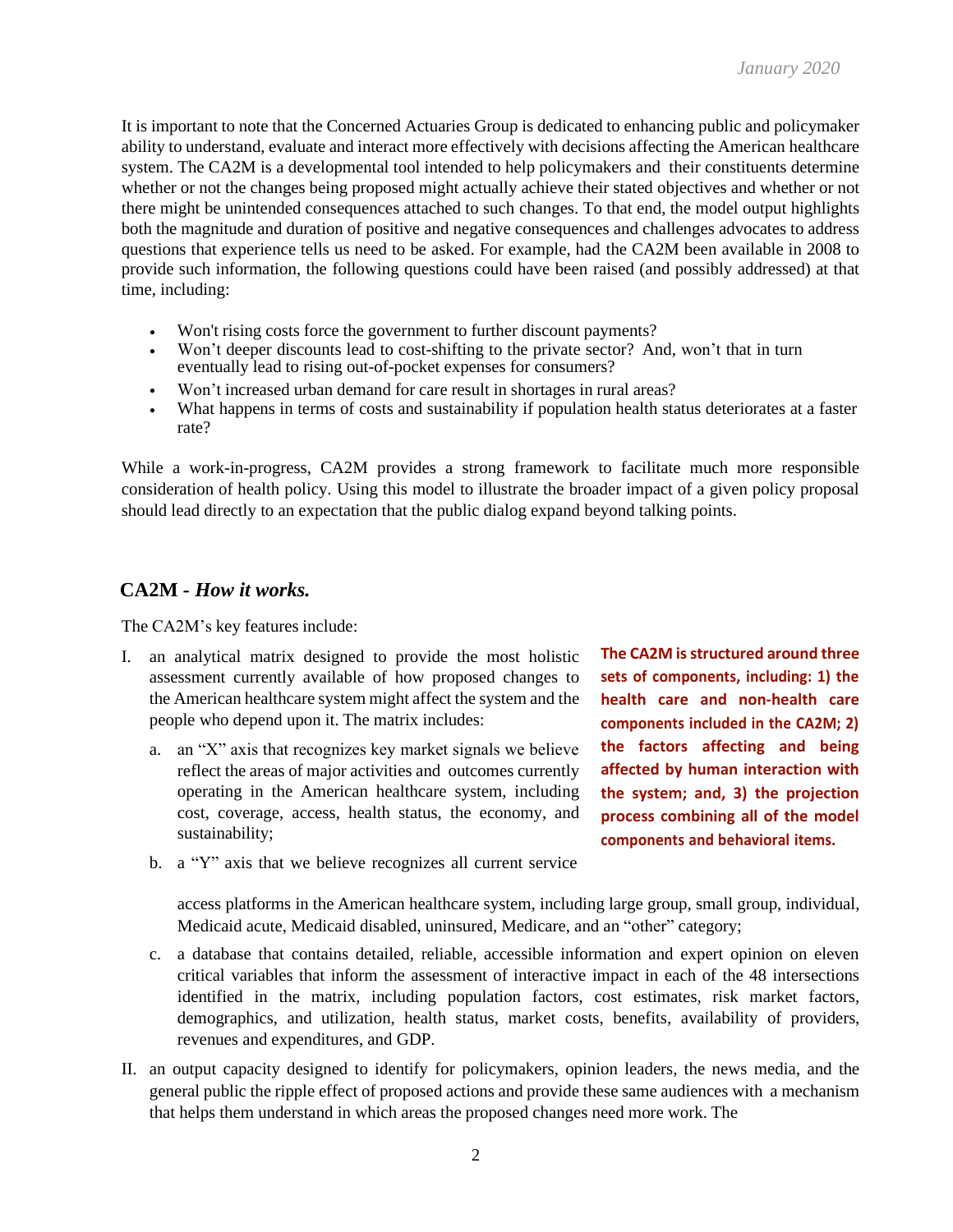CA2M can, for example, highlight interactive challenges and opportunities of a proposed change related to provider infrastructure; financial sustainability; patient accessibility; household affordability; general economic impact, and others.

III. an experiential growth capacity that allows the model to adjust and accommodate to reflect additional and/or new information as it becomes available. For example, the model includes a variety of behavioral algorithms that will evolve as new and/or additional data about specific behaviors becomes available.

## **CA2M** *- Current Status*

The CA2M is progressing through a series of five, carefully considered and sequenced development phases that began in late 2017. Pending the acquisition of adequate funding and recruitment of additional expert resources, model development is poised to enter into Phase III. (see below).

#### **I. Design and development of the "X" and "Y" axes of the comparative matrix.**

| <b>OBJECTIVES</b>                                                                                                                                                                                                                                            |                            |                                                                                                                                                       | <b>PROCESS</b>             | <b>OUTCOMES</b>                                                                                                                                                                                                                                                                                                                                                                                                                                                                                                                                                                                                                                                                                                                                                                                                                     |                            |                            |                                                                                                                                                                                                                                                                                                                                                                                                                                                                                                                                                                                                                                                                                                              |  |
|--------------------------------------------------------------------------------------------------------------------------------------------------------------------------------------------------------------------------------------------------------------|----------------------------|-------------------------------------------------------------------------------------------------------------------------------------------------------|----------------------------|-------------------------------------------------------------------------------------------------------------------------------------------------------------------------------------------------------------------------------------------------------------------------------------------------------------------------------------------------------------------------------------------------------------------------------------------------------------------------------------------------------------------------------------------------------------------------------------------------------------------------------------------------------------------------------------------------------------------------------------------------------------------------------------------------------------------------------------|----------------------------|----------------------------|--------------------------------------------------------------------------------------------------------------------------------------------------------------------------------------------------------------------------------------------------------------------------------------------------------------------------------------------------------------------------------------------------------------------------------------------------------------------------------------------------------------------------------------------------------------------------------------------------------------------------------------------------------------------------------------------------------------|--|
| Design and construct a<br>1.<br>prototype of the desired<br>model.<br>Survey the existing,<br>publicly available,<br>relevant data bases.<br>Develop the model to the<br>3.<br>point that it is possible to<br>undertake a rudimentary<br>test of the model. | <b>3RD QUARTER</b><br>2017 | <b>4TH QUARTER</b><br>2017<br>meaningful interaction may affect the health care system.<br>and relevant actuarial principles and experiential record. | <b>1ST QUARTER</b><br>2018 | <b>2ND QUARTER</b><br>2018<br>In order to undertake enhanced comparative analysis of proposed changes to the American<br>healthcare system, CAG must identify, define and delineate the critical intersections at which<br>A lead model development team, headed by Mark Litow, was established. CAG members spent<br>months identifying and defining the two main axes of the model. These include an "X" axis that<br>includes the six "Market Signals" and the "Y" axis that includes the seven "Service Access"<br>Platforms" reference above and a Compound Impact intersection for each Market Signal. The<br>development team then spent more months defining the forty-eight intersections in the grid in terms<br>of the nature of the interaction within that location, the possible ripple effects, existing data bases, | <b>3RD QUARTER</b><br>2018 | <b>4TH QUARTER</b><br>2018 | 1. A prototype of the desired model:<br>capable of facilitating CAG's ability to<br>$a$ .<br>help the public understand the complex<br>and interactive nature of the American<br>healthcare system; and,<br>informed with existing, publicly available,<br>b.<br>relevant data bases; actuarial economic<br>principles and assumptions based on<br>actuarial science and experience;<br>able to conduct a rudimentary test that<br>$\mathbb{C}$ .<br>could be used to engage and gain<br>feedback from a sample group of opinion<br>leaders and experts.<br>Several rudimentary test runs of the<br>đ.<br>model.<br>2. The convening of a Roundtable discussion<br>with national opinion leaders and experts |  |
|                                                                                                                                                                                                                                                              | into the model.            | The team then spent more months loading data and building preliminary assumptions and algorithms                                                      |                            | about the need for a broader conversation and<br>better analytics and the feedback that<br>discussion generated.                                                                                                                                                                                                                                                                                                                                                                                                                                                                                                                                                                                                                                                                                                                    |                            |                            |                                                                                                                                                                                                                                                                                                                                                                                                                                                                                                                                                                                                                                                                                                              |  |

#### **II. Advanced documentation and enhanced capability of the prototype model**

| <b>OBJECTIVES</b>                                                                                                                                                                                                                                                                                                                                                                                                                                                                                                                                                                                                                                                                                                  |                                                     |                                                                                                                                                                                                                                                                                                                                                                                                                                                                                                                                                                                | <b>OUTCOMES</b>                              |                            |                            |                                                                                                                                                                                                                                                          |
|--------------------------------------------------------------------------------------------------------------------------------------------------------------------------------------------------------------------------------------------------------------------------------------------------------------------------------------------------------------------------------------------------------------------------------------------------------------------------------------------------------------------------------------------------------------------------------------------------------------------------------------------------------------------------------------------------------------------|-----------------------------------------------------|--------------------------------------------------------------------------------------------------------------------------------------------------------------------------------------------------------------------------------------------------------------------------------------------------------------------------------------------------------------------------------------------------------------------------------------------------------------------------------------------------------------------------------------------------------------------------------|----------------------------------------------|----------------------------|----------------------------|----------------------------------------------------------------------------------------------------------------------------------------------------------------------------------------------------------------------------------------------------------|
| 1. Advance the development of the model<br>from prototype to pre-operational status<br>in terms of improved specificity<br>regarding Market Signals and Service<br>Access Platforms; expanded and<br>enhanced data sets; refinement of<br>experiential and actuarial economic<br>assumptions; identification of<br>comparative points of analysis and<br>development of operational algorithms.<br>2. Develop the model to the point that it is<br>possible to demonstrate to potential<br>funders and other interested parties that<br>when fully operational, the CA2M will<br>offer a level of analytic capability that is<br>not currently available, but is absolutely<br>essential to improve the healthcare | 4th QUARTER<br>2018<br>and capacity.<br>algorithms. | <b>1ST QUARTER</b><br>2019<br>In order to advance the comparative analysis of proposed changes to the<br>American healthcare system, CAG address a variety of questions about the<br>model related to accuracy, sufficiency, relevancy, and operational nimbleness<br>The model development team, still headed by Mark Litow, was expanded to<br>include new volunteer experts and spent all of 2019 months understanding,<br>enhancing, expanding and refining the main matrix categories; data bases;<br>experiential interpretations and assumptions; and strengthening the | <b>PROCESS</b><br><b>2ND QUARTER</b><br>2019 | <b>3RD QUARTER</b><br>2019 | <b>4TH QUARTER</b><br>2019 | 1. A pre-operational version of the CA2M.<br>2. A pre-operational model test run of the<br>model to share with funders and other<br>interested parties.<br>3. A deeper understanding of the work<br>required to move the CA2M to beta-testing<br>status. |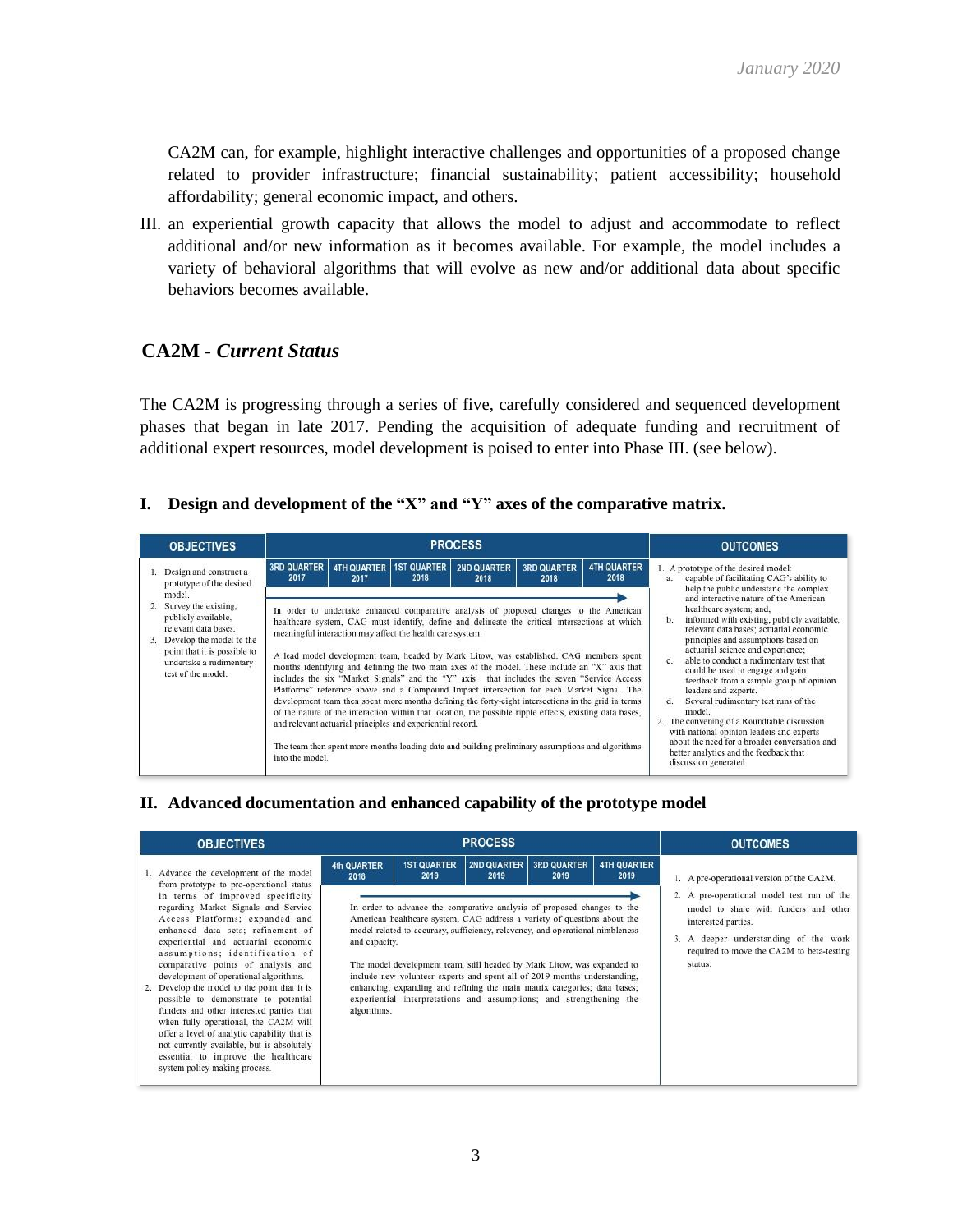### **III. Advanced documentation and enhanced capability of the pre-operational model.**

| <b>OBJECTIVES</b>                                                                                                                                                                                                                                                                                                                                                                                                                                                                                                                                                                                                                       |                                        | <b>PROCESS</b>                                                                                                                                                                                                                                                                                                                                                                                                                                                                                             |                            | <b>OUTCOMES</b>                                                                                                                                                                                     |  |  |  |  |
|-----------------------------------------------------------------------------------------------------------------------------------------------------------------------------------------------------------------------------------------------------------------------------------------------------------------------------------------------------------------------------------------------------------------------------------------------------------------------------------------------------------------------------------------------------------------------------------------------------------------------------------------|----------------------------------------|------------------------------------------------------------------------------------------------------------------------------------------------------------------------------------------------------------------------------------------------------------------------------------------------------------------------------------------------------------------------------------------------------------------------------------------------------------------------------------------------------------|----------------------------|-----------------------------------------------------------------------------------------------------------------------------------------------------------------------------------------------------|--|--|--|--|
| 1. Advance the development of the model from<br>prototype to pre-operational status in terms of                                                                                                                                                                                                                                                                                                                                                                                                                                                                                                                                         | <b>4th QUARTER</b><br>2019             | <b>1ST QUARTER</b><br>2020                                                                                                                                                                                                                                                                                                                                                                                                                                                                                 | <b>2ND QUARTER</b><br>2020 |                                                                                                                                                                                                     |  |  |  |  |
| improved specificity regarding Market Signals<br>and Service Access Platforms; expanded and<br>enhanced data sets; refinement of experiential and<br>actuarial economic assumptions; identification of<br>comparative points of analysis and development<br>of operational algorithms.<br>2. Develop the model to the point that it is possible<br>to demonstrate to potential funders and other<br>interested parties that when fully operational, the<br>CA2M will offer a level of analytic capability that<br>is not currently available, but is absolutely<br>essential to improve the healthcare system policy<br>making process. | transparency.<br>the required funding. | In order to advance the comparative analysis of proposed<br>changes to the American healthcare system, CAG must obtain<br>funding to address research needs; the model's computer<br>programming needs; algorithm refinements; recruitment of<br>additional functional experts to participate in the development;<br>and communications needs related to formatting and<br>The model development team has identified the work required to<br>accomplish Objectives 1 and 2 and is now engaged with raising |                            | The required funding.<br>A beta-test model test run of the model to be shared<br>with policy makers, interested and affected parties and<br>the general public.<br>3. Recommendations for Phase IV. |  |  |  |  |

### **IV. Beta-Testing of the CA2M.**

| <b>OBJECTIVES</b>                                                                                                                                                                                                                                                                                                                    |                            | <b>PROCESS</b>                                                                                                                                                                             |                            | <b>OUTCOMES</b>                                                                                                                                                                                 |  |  |  |
|--------------------------------------------------------------------------------------------------------------------------------------------------------------------------------------------------------------------------------------------------------------------------------------------------------------------------------------|----------------------------|--------------------------------------------------------------------------------------------------------------------------------------------------------------------------------------------|----------------------------|-------------------------------------------------------------------------------------------------------------------------------------------------------------------------------------------------|--|--|--|
| 1. Demonstrate the ability of the CA2M to provide<br>timely, useful and relevant comparative analysis<br>of proposed changes to the American Healthcare                                                                                                                                                                              | <b>3RD QUARTER</b><br>2020 | <b>4TH QUARTER</b><br>2020                                                                                                                                                                 | <b>1ST QUARTER</b><br>2021 | 1. The required funding.                                                                                                                                                                        |  |  |  |
| system.<br>2. Leverage the relevance and usefulness of the beta-<br>tests undertaken to engage policy makers;<br>interested and affected parties and the general<br>public in more meaningful and infinitely better<br>informed discussions about American health care.<br>3. Raise the funding required to accomplish the<br>above. | those runs.                | In order to build credibility for the CA2M CAG must<br>demonstrate its capabilities. To that end, the model development<br>team will identify a series of possible test runs and undertake |                            | 2. A series of at least three beta-test model test runs that<br>can be shared with policy makers, interested and<br>affected parties and the general public.<br>3. Recommendations for Phase V. |  |  |  |

### **V. Establishment of a continual improvement and maintenance program for the CA2M.**

| Developmental<br><b>Phase</b>                                                                                           | 1ST<br><b>QUARTER</b><br>2018 | 2ND<br><b>QUARTER</b><br>2018                                                                          | 3RD<br><b>QUARTER</b><br>2018                        | 4TH<br>QUARTE<br>R 2018 | 1ST<br>QUARTER<br>2019 | 2ND<br><b>QUARTER</b><br>2019                                                                       | 3RD<br>QUARTER<br>2019 | 4TH<br>QUARTER<br>2019 | 1ST<br><b>QUARTER</b><br>2020 | 2ND<br><b>QUARTER</b><br>2020                                                                                | 3RD<br>QUARTER<br>2020 | 4TH<br><b>QUARTER</b><br>2020 |  |
|-------------------------------------------------------------------------------------------------------------------------|-------------------------------|--------------------------------------------------------------------------------------------------------|------------------------------------------------------|-------------------------|------------------------|-----------------------------------------------------------------------------------------------------|------------------------|------------------------|-------------------------------|--------------------------------------------------------------------------------------------------------------|------------------------|-------------------------------|--|
| PHASE I. Design<br>and development<br>of the "X" and "Y"<br>axes of the<br>comparative<br>matrix.                       |                               |                                                                                                        |                                                      |                         |                        |                                                                                                     |                        |                        |                               |                                                                                                              |                        |                               |  |
| PHASE II.<br><b>Advanced</b><br>documentation<br>and enhanced<br>capability of the<br>prototype model.                  |                               |                                                                                                        |                                                      |                         |                        |                                                                                                     |                        |                        |                               |                                                                                                              |                        |                               |  |
| <b>PHASE III.</b><br><b>Advanced</b><br>documentation<br>and enhanced<br>capability of the<br>pre-operational<br>model. |                               |                                                                                                        |                                                      |                         |                        |                                                                                                     |                        |                        |                               |                                                                                                              |                        |                               |  |
| PHASE IV. Beta-<br><b>Testing of the</b><br>CA2M.                                                                       |                               |                                                                                                        |                                                      |                         |                        |                                                                                                     |                        |                        |                               |                                                                                                              |                        |                               |  |
| <b>RELATED</b><br><b>ACTIVITIES -</b><br><b>PAST, PRESENT</b>                                                           |                               | <b>Development of CRFB Collaboration</b><br><b>Development of Primer Materials</b><br>Washington, D.C. |                                                      |                         |                        | <b>Development of CA2M Outreach Materials</b><br>п<br>Design of Regional Outreach Efforts with CRFB |                        |                        |                               | <b>Regional Outreach Efforts with CRFB</b><br>$\mathbf{L}$<br><b>Policy Maker Outreach Efforts with CRFB</b> |                        |                               |  |
| <b>AND FUTURE</b>                                                                                                       |                               |                                                                                                        | Roundtable Discussion<br><b>Fix the Debt Webcast</b> |                         |                        | Meetings with Potential Funders                                                                     |                        |                        |                               |                                                                                                              |                        |                               |  |

### **Developmental Stages - Overview**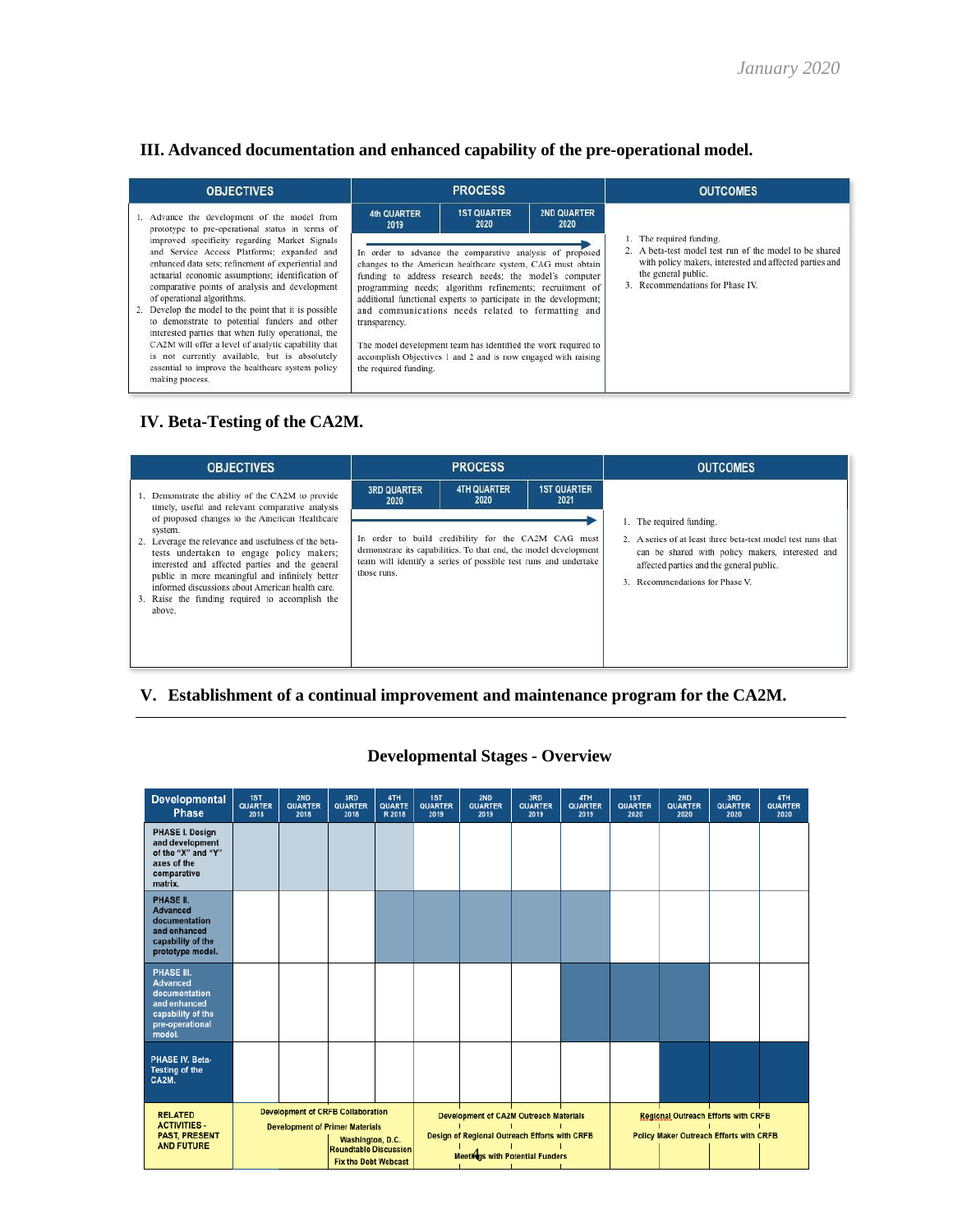## **CA2M** *- Frequently Asked Questions*

‣ Is the Concerned Actuaries Group (CAG) advocating for <sup>a</sup> particular recommendation or set of recommendations on how to "fix" the American Health Care system?

NO.

The CA2M is dedicated to evaluating proposed changes offered by others. The CAG does advocate for actuarial economic principles related to the fiscal, and management factors training and experience tell us affect the quality, sustainability, and efficiency of the system.

Is the CAG willing to share the information and assumptions that serve as the basis of the CA2M assessments?

YES.

Comprehensive documentation of the CA2M's assumptions, calculations, and baseline data is available and will be made accessible for public review.

 $\blacktriangleright$  Has the CAG tested the CA2M on a proposed change to the American Health Care system? YES.

The Concerned Actuaries Group beta-tested CA2M's capability by using only information available in 2008 to evaluate the Affordable Care Act (as enacted) as a proposed reform against the data and assumptions existent at that point in time. The test was successful both in projectinga significant number of positive and negative outcomes that eventually occurred and in identifying areas in which more data was needed and where algorithms needed adjustment.

• Has the CAG tested the CA2M the "Medicare for All" proposals?

NO.

There are a variety of "Medicare for All" ideas, none of which currently have enough detail to qualify as proposals and cannot, therefore, be assessed accurately. For example, It is impossible to evaluate the positive and negative impacts of such changes without considerably more data than appears to be available about what exactly would be involved in making these transitions.

‣ The CAG has raised concerns about the sustainability of the current American healthcare system. Does the CA2M measure the sustainability of proposed changes?

#### **YES**

In the context of the CA2M Model, "Sustainability" relates to the likelihood of a reform contributing to the ability to maintain the health system without interruption or weakening over the long term (years or even a decade or more).

At the most basic level, a health system must contribute to the health of the population it serves and must be affordable to its constituents. These two dimensions are reflected in the